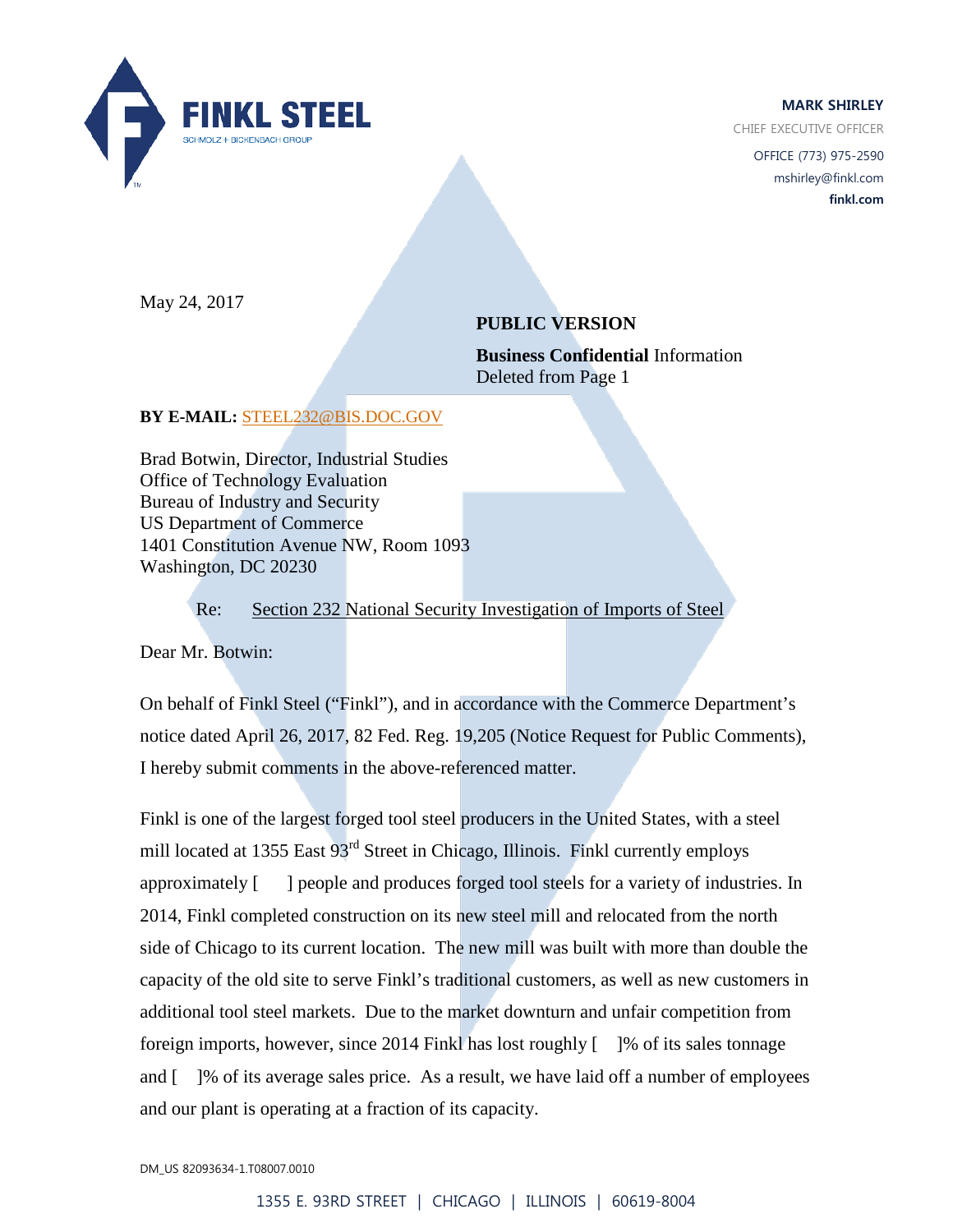## Brad Botwin **PUBLIC VERSION**

May 24, 2017 Page 2

Steel tooling materials produced in the United States are the lifeblood of the US industrial supply chain. Without the production of these materials, the United States risks our competitive and strategic advantage:

- Forged die block tooling materials are necessary components in the production of aerospace parts, bearings, military vehicles, armaments, and numerous other items essential to our national security and defense.
- Forged die block tooling materials make possible the manufacture of strategic materials and parts made from titanium, aluminum, and nickel-based alloys and other materials for various high tech applications.
- Specialty steel materials, such as forged alloy and stainless components of fracking pumps and blow out preventers, are critical components of production equipment for extracting oil and gas on land and sea and thus must continue to be available from US manufacturers if the United States is to be energy independent.
- Large, forged steel mold tools are used extensively in the production of aerospace interiors, automotive and trucking interiors and components, lighting components, and other parts produced from injection molded plastic components; none of these parts could be made if these mold tools were to become unavailable.

Today many finished forged tools and specialty forged products are being supplied by companies especially in Mexico, Italy, France, Austria, China, Brazil, India, Ukraine, Sweden, Slovenia, Czech Republic, Japan, Korea, Russia and United Kingdom. These companies are able to take our business in the United States because of currency advantages, government subsidies, and low costs, especially wages. These imported tools may be cheaper, but the cost of decimating our country's supply chain by allowing tool steel production in the United States to disappear would, in the long run, be far greater. US national security would be jeopardized if the nation were to become dependent on foreign manufacturers for these essential parts and components. Here at

#### DM\_US 82093634-1.T08007.0010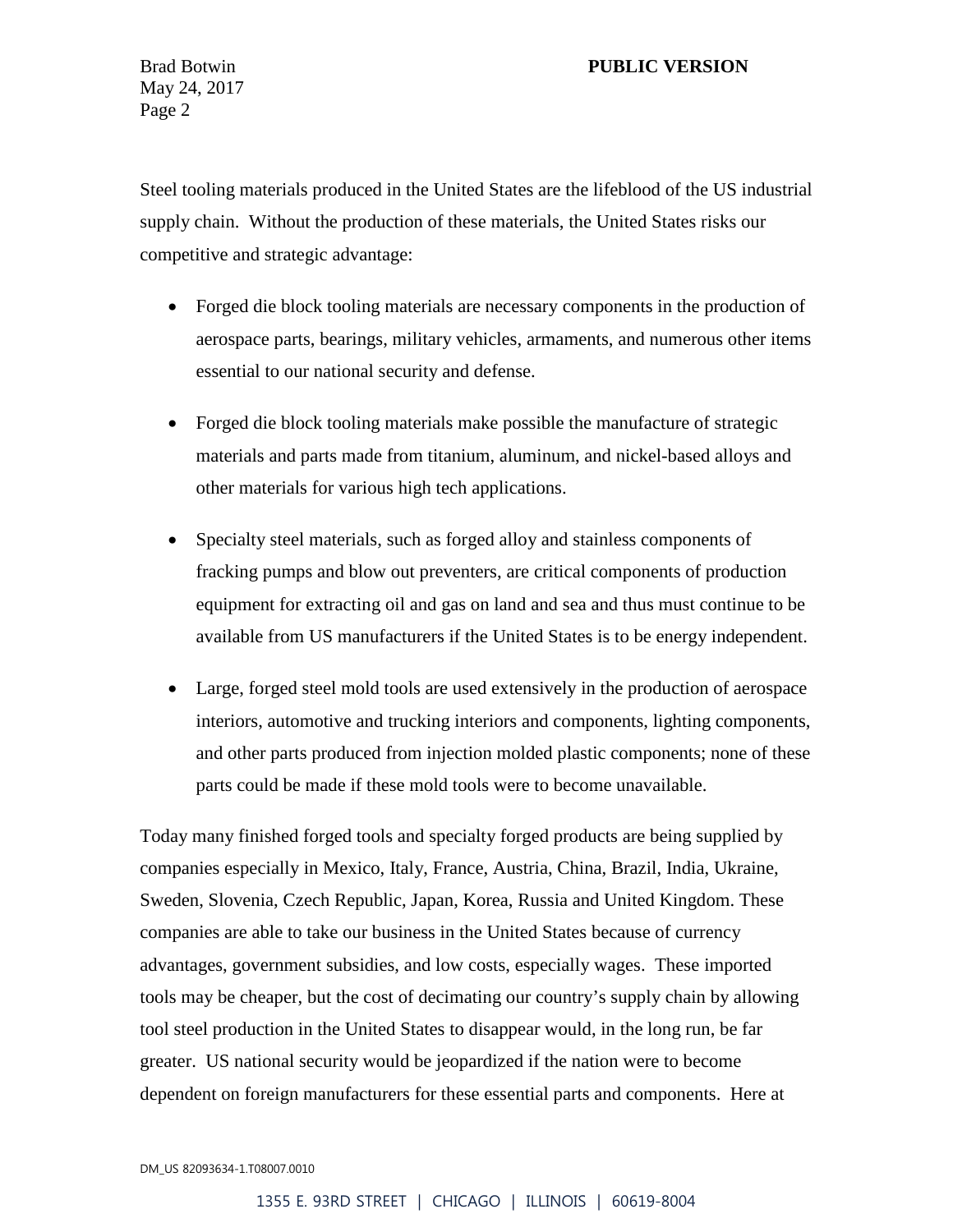### Brad Botwin **PUBLIC VERSION**

May 24, 2017 Page 3

Finkl, we currently have several hundred thousand tons of available capacity for tool and specialty steel forgings at our Chicago mill. We stand ready, willing, and able to supply these forgings to US purchasers if only we are provided a fair playing field on which we do not have to compete with a flood of imported forgings which are leveraging unfair currency advantage and government subsidies.

In addition, with a strong order book Finkl would roughly double the number of high paying jobs at our Chicago mill. US importation of forged steel, tools, molds, and dies allows other countries to export their unemployment to the United States by taking over skilled jobs from our citizens. If steel production in the United States is allowed to wither and die, demand for key jobs in the United States will decline, and ultimately we will find ourselves in a situation where there is no next generation of US design and manufacturing engineers, metallurgists, and tool makers. Imports are thus not only causing substantial current unemployment, but also leading to an increasing shrinkage of specialized skills and productive capacity in the United States that, once lost, may well prove impossible to recreate.

For these reasons, Finkl urges the President to impose tariff or other restrictions on these imported forged steel products. Taking action now is crucial to the future national security of our great nation.

In accordance with 15 C.F.R. § 705.6, Finkl respectfully requests confidential treatment of all bracketed ("[ ]") information contained in the confidential version of this response. The bracketed information in this response includes proprietary production, sales, and financial data, the disclosure of which would cause substantial commercial harm to the business interests and competitive position of Finkl and which is exempt from disclosure pursuant to 5 USC § 552(b)(4). Finkl is filing today a non-confidential version of this response which can be placed in the public file.

DM\_US 82093634-1.T08007.0010